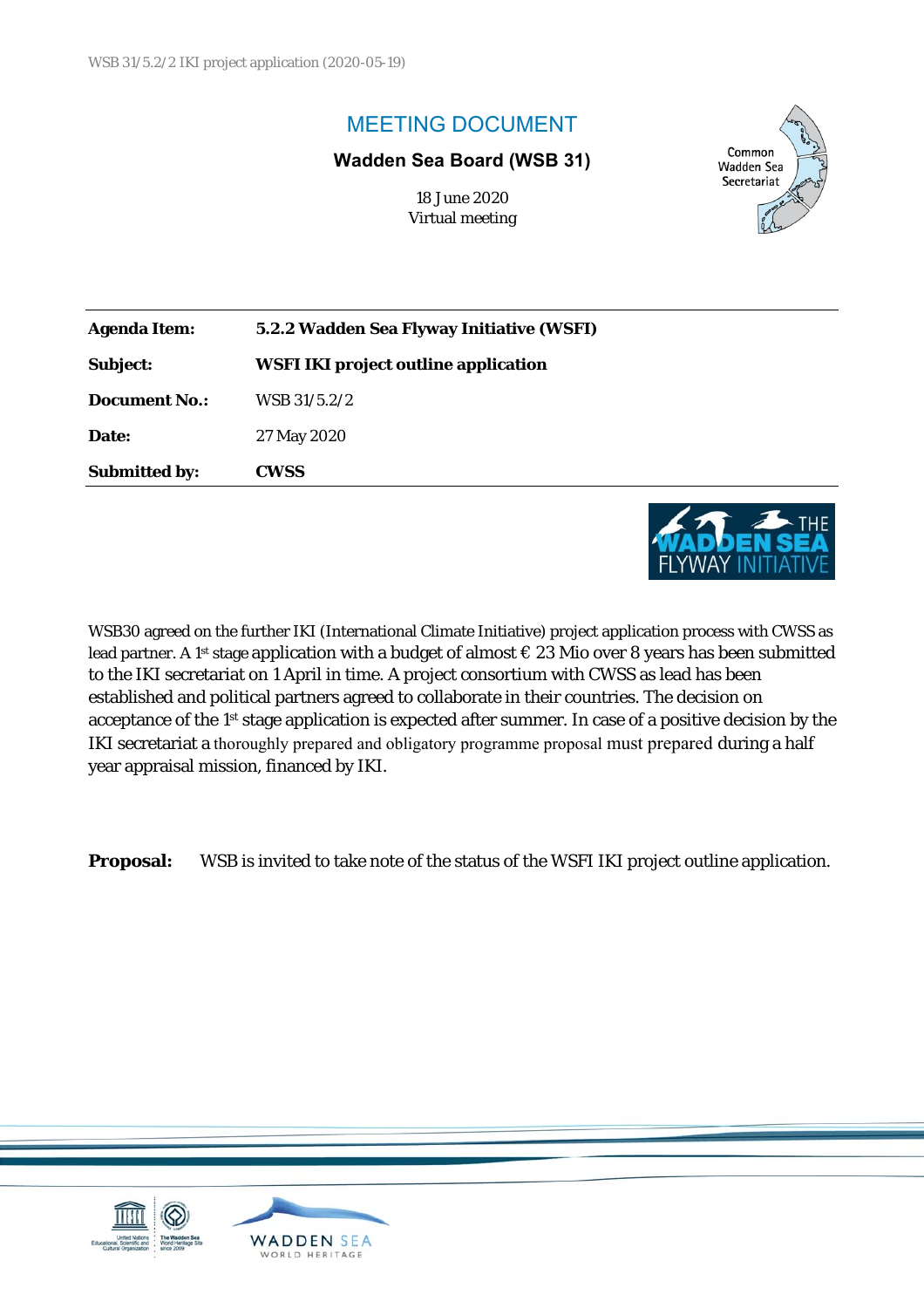## WSFI IKI project application

### **Climate Resilience for Critical Sites for Migratory Birds and People along the East Atlantic Flyway**

### **(Short Title: Climate Resilient East Atlantic Flyway)**

#### **Background**

WSB30 agreed that for continuing the WSFI activities on a larger scale CWSS as lead partner and the WSFI Steering Group should apply for a project within the BMU IKI programme. With financing and funding of climate and biodiversity projects, IKI is a key element for Germany's commitments in the framework of the Convention on Biological Diversity (CBD). After the IKI project application call with funding priority on protection of terrestrial and marine biodiversity on 11 November 2019, CWSS organized a kick-off workshop (participants in Annex 1) to initiate the 1st stage application. The meeting discussed and collected all needed prerequisites for a WSFI IKI flyway application like aspects on geographical scope, sites, activities at sites, regional partners, data and data usage, the World Heritage perspective, and extensively every flyway topic related to climate change.

A drafting core group started developing the IKI application in the 2nd half of December 2019 and delivered to the IKI secretariat on 1 April in time. Briefly the project aims for long term impacts with focus

- Landscapes in the East Atlantic Flyway support good living conditions for people and nature, in the face of climate change
- A climate resilient network of sites enables populations of birds along the East Atlantic Flyway to flourish.

and with the outcome

Resilient ecosystems provide improved services for people.

The project concept and the project Result Chain in annex 3 shows how these aims and outcomes will be reached. The organogram of the project organisation can be found in annex 2.

#### **Project Consortium**

The project needs to be implemented by a consortium of significant national implementing institutions under a joint programme coordinator. The implementing partners are:

- 1 Common Wadden Sea Secretariat (lead partner)
- 2 BirdLife International
- 3 IBAP (Instituto da Biodiversidade e das Áreas Protegidas)
- 4 PNBA (Parc National du Banc d'Arguin)
- 5 Wetlands International
- 6 BirdsRussia
- 7 PRCM (Partenariat Régional pour la Conservation de la zone Côtière et Marine en Afrique de l'Ouest)
- 8 NIOZ (Royal Netherlands Institute for Sea Research)
- 9 University of Groningen
- 10 AEWA (Agreement on the Conservation of African-Eurasian Migratory Waterbirds)

#### **Political Partners**

The project needs political anchoring in the implementing countries by political partners. Political partners and countries who are interested and like to participate are:

- 1 Morocco
- 2 Mauritania
- 3 Senegal
- 4 Guinea-Bissau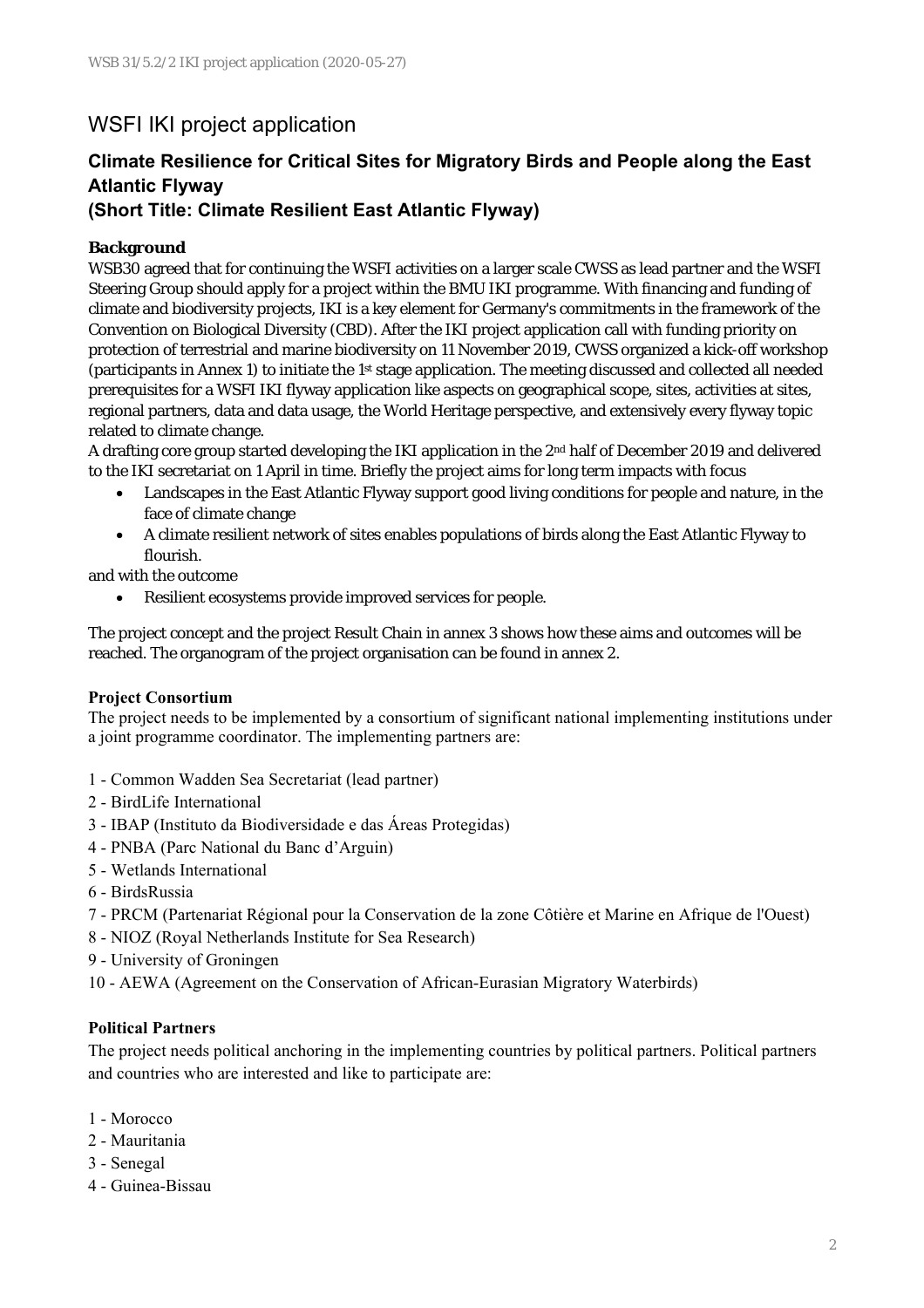- 5 Gambia
- 6 Guinea
- 7 Sierra Leone
- 8 South Africa
- 9 Russian Federation
- 10 Ramsar Convention on Wetlands
- 11 Abidjan Convention
- 12 UNESCO World Heritage Marine Programme
- 13 UNDP United Nations Development Programme
- 14 Arctic Council, AMBI and CAFF

#### **Countries of Implementation**

The consortium aims for project implementation in the following countries:

- 1 Morocco
- 2 Mauritania
- 3 Senegal
- 4 Gambia
- 5 Guinea-Bissau
- 6 Guinea
- 7 Sierra Leone
- 8 Ghana
- 9 Nigeria
- 10 Angola
- 11 Namibia
- 12 South Africa
- 13 Russian Federation

#### **Work Packages**

The following work packages (WP) were identified according to the Result Chains annex 3 and will be implemented by the consortium. Each work package will be implemented by several partners. CWSS is responsible for WP 6.

WP1 - Knowledge / Technical Capacity

- Monitoring sites and species
- Climate change vulnerability and impact assessment
- Strong local research teams
- WP 2 Site Management
	- Measures (esp. nature based solutions) to improve resilience at critical sites known and implemented
	- Commercial sectors adopt wise use principles
- WP 3 Policy
	- Climate and biodiversity policies are better aligned
	- Legislation strengthens status of sites and species
- WP 4 Education and Awareness
	- Active network and widespread awareness

WP 5 - Livelihoods

- People benefit from sustainable livelihoods
- WP 6 Coordination (lead partner)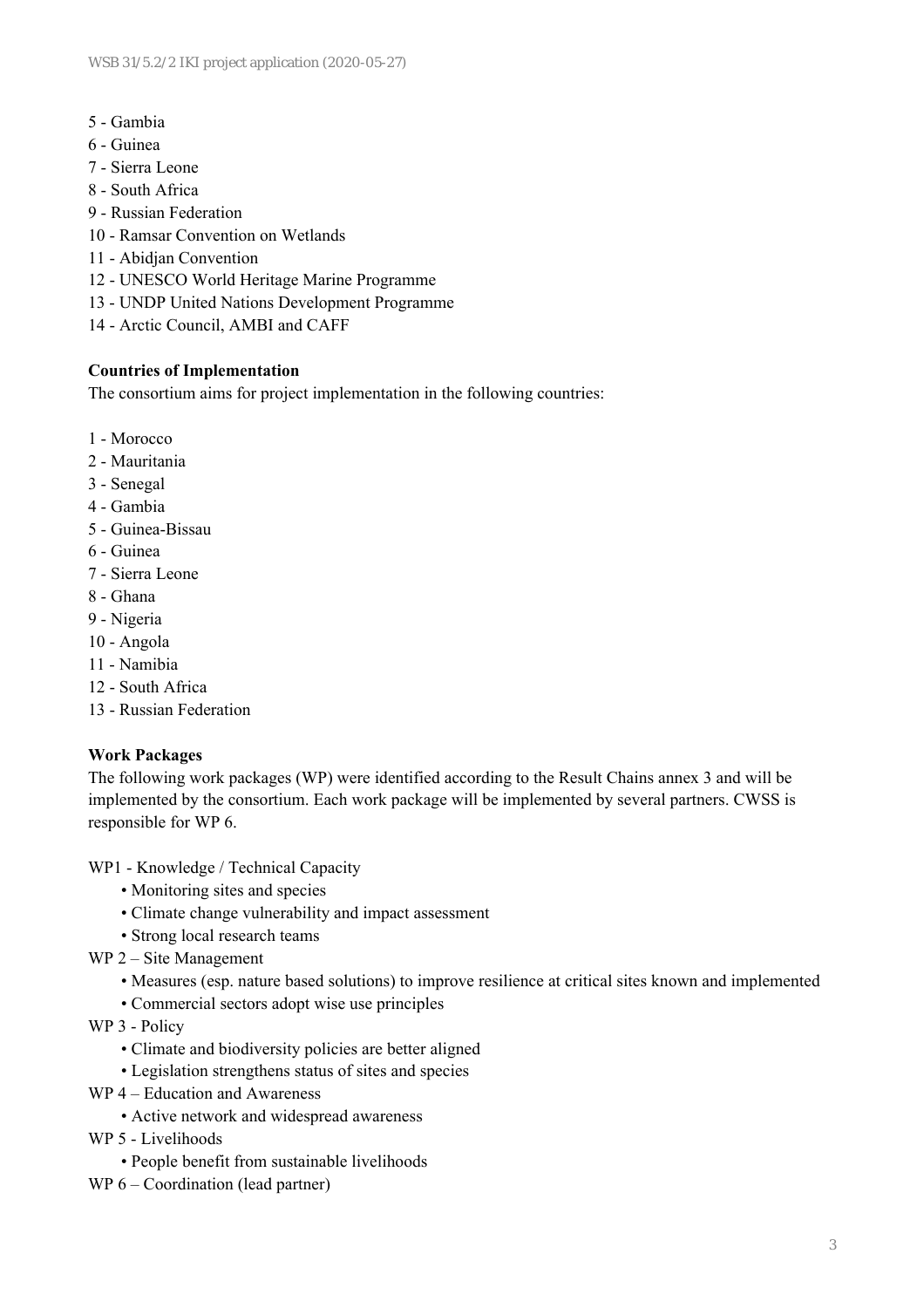#### **Budget**

The financing and budget of the overall project, including the funding of the appraisal phase is planned as followed:

| BMU/IKI grant:                                                           | 15,406,900 EUR |
|--------------------------------------------------------------------------|----------------|
| Own funds provided by joint programme coordinator/implementing partners: | 2,877,910 EUR  |
| Other external funding:                                                  | 5,000,000 EUR  |
| Total volume:                                                            | 23,284,810 EUR |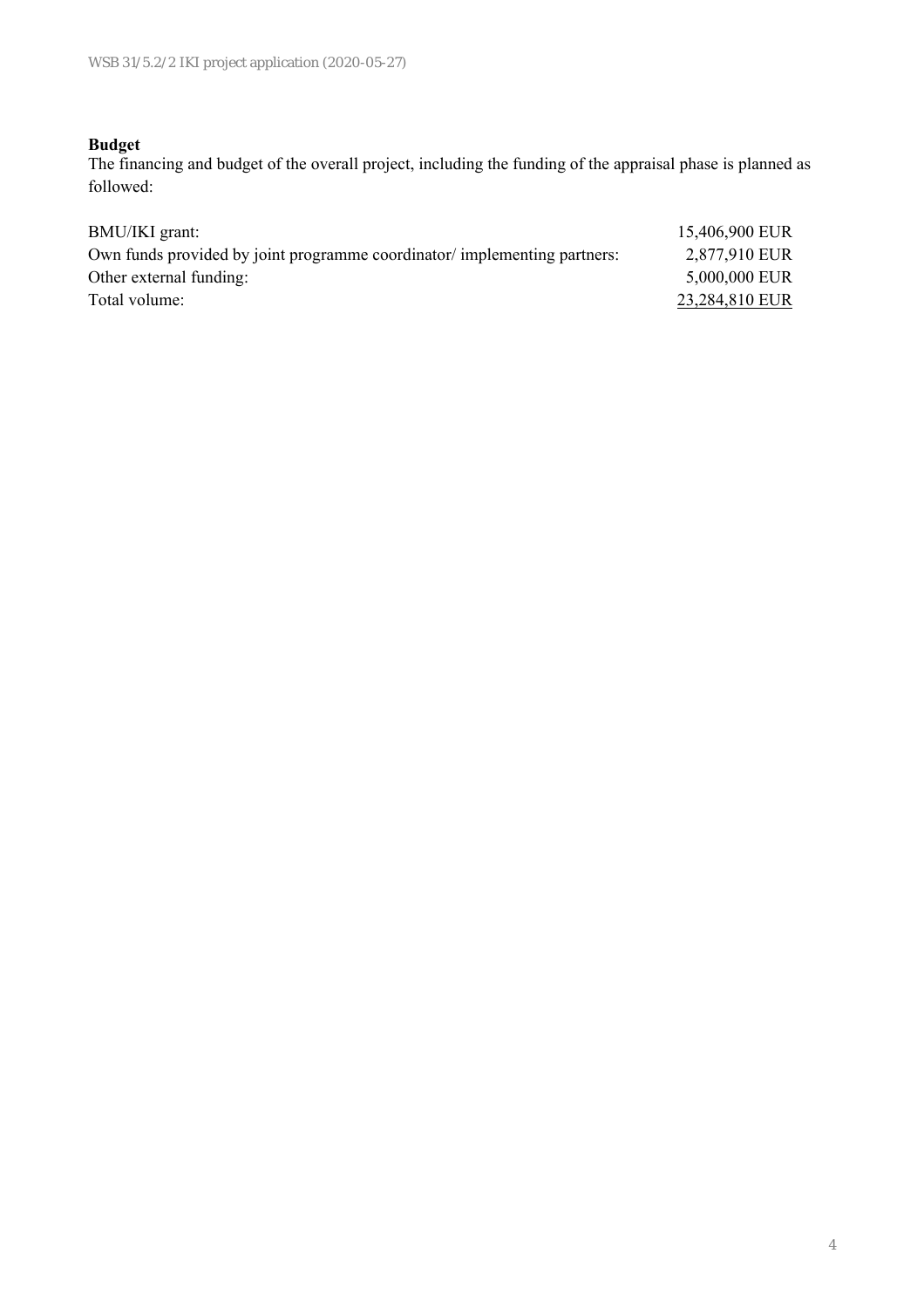| #               | name              | 1st name             | Organisation, country                    |
|-----------------|-------------------|----------------------|------------------------------------------|
|                 | Auton             | Liz                  | Fundraising Consultant, NL               |
| $\overline{2}$  | Batieno           | Barthelemy           | PRCM, Senegal                            |
| $\overline{3}$  | Citegetse         | Geoffroy             | BirdLife Africa, Senegal                 |
| 4               | Dodman            | Tim                  | Consultant, UK                           |
| 5               | Fox               | <b>Anthony David</b> | Aarhus University, Denmark               |
| 6               | Hacen             | Hacen el             | University Groningen, NL                 |
| 7               | Hagemeijer        | Ward                 | Wetlands International, NL               |
|                 | 8 Jørgensen       | Henrik               | Ministry of Environment and Food, DK     |
| 9               | Lemhaba           | Ould Yarba           | PNBA, Mauritania                         |
|                 | 10 Lüerßen        | Gerold               | <b>CWSS</b>                              |
| 11              | Marshall          | Elaine               | Moderator, NL                            |
| 12              | Moloko            | Evelyn               | <b>AEWA</b>                              |
| 13 <sup>1</sup> | Moreno            | Jaime García         | BirdLife, Vogelbescherming, WSFI         |
| 14              | Piersma           | Theunis              | <b>NIOZ</b>                              |
| 15 <sup>1</sup> | Rachid Said       | Abilio               | IBAP, Guinea-Bissau                      |
| 16 <sup>1</sup> | Rakhimberdiev     | Eldar                | University Groningen, NL                 |
| 17              | Schekkerman       | Hans                 | Sovon, NL                                |
| 18              | Südbeck           | Peter                | National Park Wadden Sea Lower Saxony, D |
|                 | 19 Syroechkovskiy | Evgeny               | CAFF, AMBI, Russia                       |
| 20              | Ulzen             | Jonna van            | PRW, Vogelbescherming, WSFI              |
| 21              | Zöckler           | Christoph            | NABU, D                                  |
|                 | $22$ Vos          | Jet-Anne             | Vogelbescherming, NL                     |

### Participants IKI project application workshop Zeist, NL, 10-11 December 2019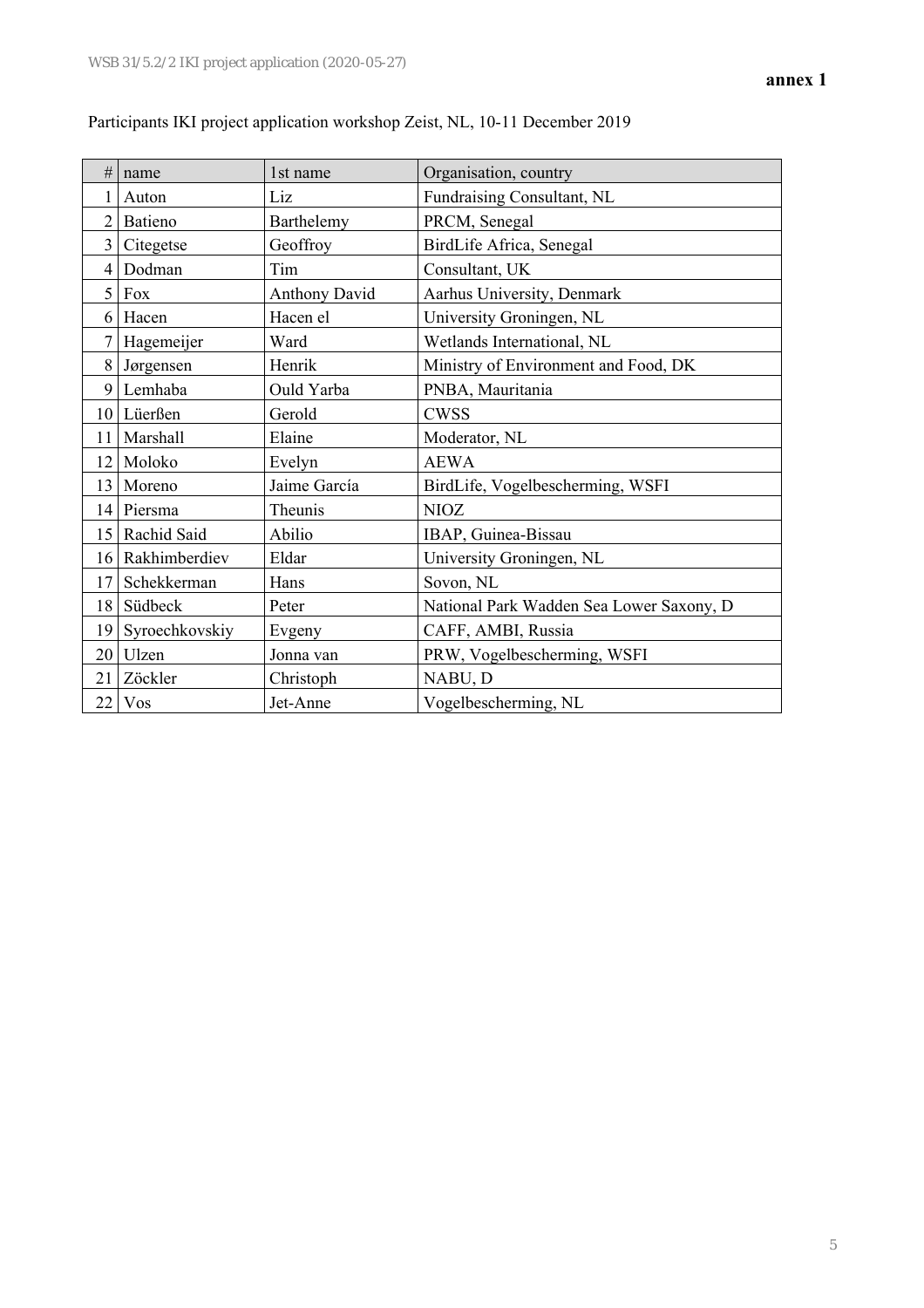# **Climate Resilience for Critical Sites for Migratory Birds and People along the East Atlantic Flyway**

Organogram